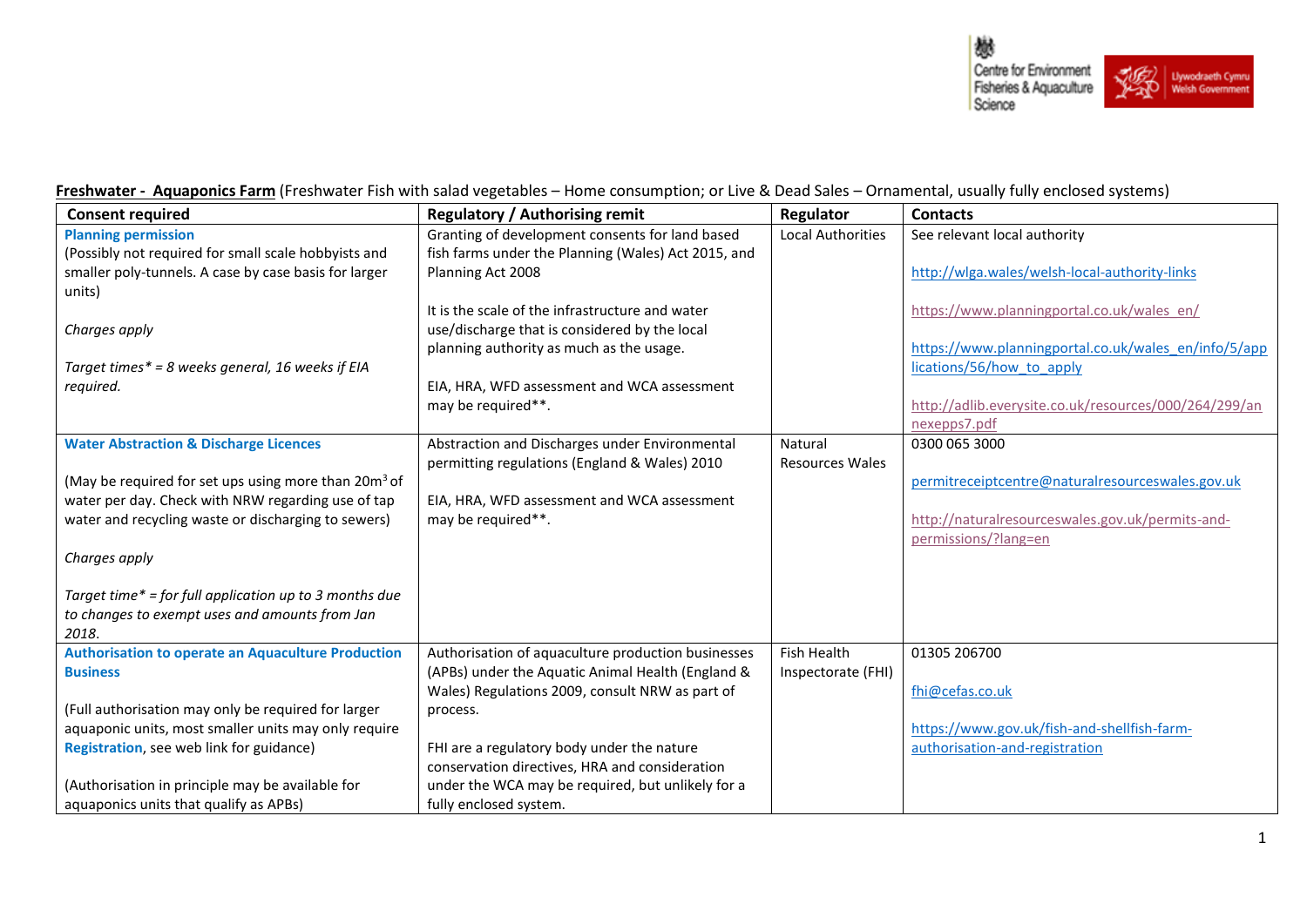

| No charges                                             | N.B. Authorisation for APB, Import & Permitting of    |                        |                                                       |
|--------------------------------------------------------|-------------------------------------------------------|------------------------|-------------------------------------------------------|
|                                                        | Alien species may all be dealt with as one by FHI in  |                        |                                                       |
| Target time* = 90 days including consultation          | many cases.                                           |                        |                                                       |
| <b>Authorisation to import livestock</b>               | Authorisation to import livestock for aquaculture     | Fish Health            | 01305 206700                                          |
|                                                        | from EU or third countries under Aquatic animal       | Inspectorate (FHI)     |                                                       |
| Required if seed stock are to be sourced from          | health Directive 2006/88.                             |                        | fhi@cefas.co.uk                                       |
| anywhere outside England, Wales or Scotland            |                                                       |                        |                                                       |
|                                                        | N.B. Authorisation for APB, Import & Permitting of    |                        | https://www.gov.uk/import-or-export-live-fish-and-    |
| No charges                                             | Alien species may all be dealt with as one by FHI in  |                        | shellfish                                             |
|                                                        | many cases.                                           |                        |                                                       |
| Target time* = 15 to 90 days                           |                                                       |                        |                                                       |
| Permitting farming of alien species.                   | Permitting under the Alien and Locally Absent         | <b>Fish Health</b>     | 01305 206700                                          |
|                                                        |                                                       |                        |                                                       |
|                                                        | Species in Aquaculture (England & Wales)              | Inspectorate (FHI)     |                                                       |
| (Fully enclosed Aquaponics do not require permitting   | Regulations 2011.                                     |                        | fhi@cefas.co.uk                                       |
| under ASR and can be authorised by FHI as normal if    |                                                       |                        |                                                       |
| system is secure)                                      | N.B. Authorisation for APB, Import & Permitting of    |                        | https://www.gov.uk/introduce-or-keep-non-native-fish- |
|                                                        | Alien species may all be dealt with as one by FHI in  |                        | and-shellfish                                         |
| No charges                                             | many cases.                                           |                        |                                                       |
| (If a system is deemed not to be fully enclosed and a  |                                                       |                        |                                                       |
| Risk Assessment is required then can costs fall to the |                                                       |                        |                                                       |
| applicant and can be significant)                      |                                                       |                        |                                                       |
|                                                        |                                                       |                        |                                                       |
| Target time* = 15 to 90 days                           |                                                       |                        |                                                       |
| <b>Fish supplier permitting (live fish)</b>            | Permission to supply and introduce fish into Inland   | Natural                | 0300 065 3000                                         |
|                                                        | waters. The Keeping and Introduction of Fish (Wales)  | <b>Resources Wales</b> |                                                       |
| No charges                                             | Regulations 2014                                      |                        | enquiries@naturalresourceswales.gov.uk                |
|                                                        |                                                       |                        |                                                       |
| Target time* = 10 to 20 days                           | HRA and consideration under the WCA may be            |                        | http://www.legislation.gov.uk/wsi/2014/3303/part/1/m  |
| But most can be issued on day of request.              | required.                                             |                        | ade                                                   |
|                                                        |                                                       |                        |                                                       |
|                                                        | Conditions are set and issued under the fish supplier |                        |                                                       |
|                                                        | permit (e.g. a fish health check might be required    |                        |                                                       |
|                                                        |                                                       |                        |                                                       |
|                                                        | where consultant's charges would apply)               |                        |                                                       |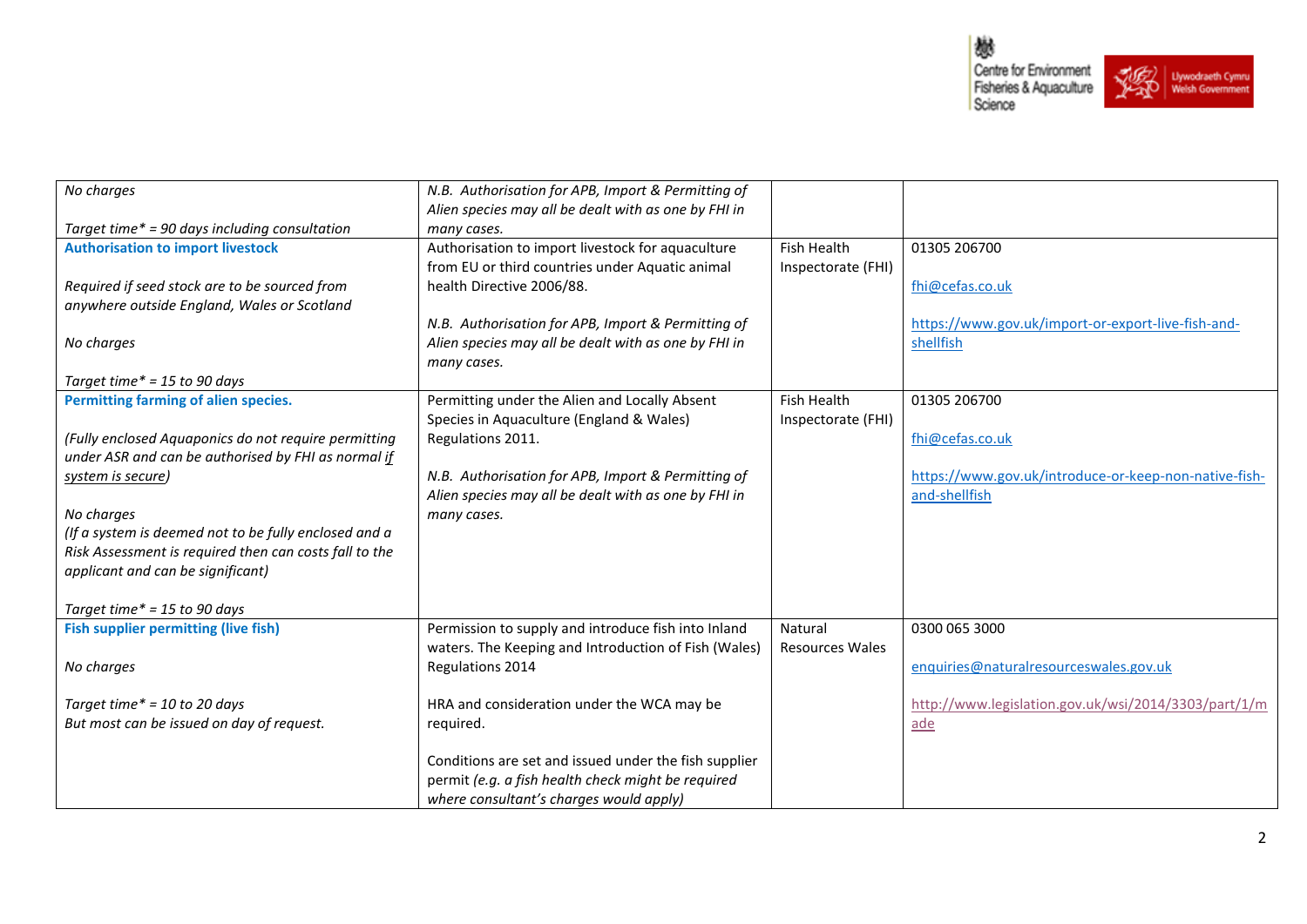

| <b>Approval to manufacture medicated Feed</b>           | EC Directive 90/167 laying down the conditions for    | Veterinary           | 01932 336911                                        |
|---------------------------------------------------------|-------------------------------------------------------|----------------------|-----------------------------------------------------|
|                                                         | the preparation, placing on the market and use of     | <b>Medicines</b>     |                                                     |
| Required where veterinary medicines are to be mixed     | medicated feeding-stuffs.                             | Directorate          | inspections@vmd.defra.gsi.gov.uk                    |
| into or onto feed for feeding to the farmer's own fish. |                                                       | (VMD)                |                                                     |
|                                                         | EU Regulation (EC) No 183/2005 laying down            |                      | https://www.gov.uk/government/organisations/veterin |
| Charges apply, Conditional approval available           | requirements for feed hygiene. Protects animal        |                      | ary-medicines-directorate                           |
| Target time* = 10 working days to validate the          | health, human health and the environment.             | <b>Fish Health</b>   |                                                     |
| application $+30$ working days for on-site approval     |                                                       | Inspectorate (FHI)   | https://www.gov.uk/guidance/manufacturing-and-      |
| inspection.                                             | FHI carries out inspections on behalf of VMD          |                      | supplying-veterinary-medicines-for-animal-feed      |
|                                                         |                                                       |                      |                                                     |
| <b>Transporter authorisation</b>                        | Welfare in Transport.                                 | Animal and Plant     | 0300 303 8268                                       |
|                                                         |                                                       | <b>Health Agency</b> |                                                     |
| <b>Animal Transport Certificates (ATC)</b>              | Welfare of Farmed Animals (Transport) (Wales)         | (APHA)               | APHA.CymruWales@apha.gsi.gov.uk                     |
| (ATC can be covered by FHI records)                     | Order 2007                                            |                      |                                                     |
|                                                         |                                                       | <b>Fish Health</b>   | https://www.gov.uk/government/organisations/animal- |
|                                                         | FHI carries out inspections on behalf of APHA         | Inspectorate (FHI)   | and-plant-health-agency/about/access-and-opening    |
|                                                         |                                                       |                      |                                                     |
| <b>On Farm welfare</b>                                  | Welfare of fish on farms is required by European      | Animal and Plant     | APHA.CymruWales@apha.gsi.gov.uk                     |
|                                                         | Council Directive 98/58/EC and is covered by The      | <b>Health Agency</b> |                                                     |
|                                                         | Animal Welfare Act 2006. Welfare at slaughter is      | (APHA) and Local     | https://www.gov.uk/government/organisations/animal- |
|                                                         |                                                       |                      |                                                     |
|                                                         | defined in European Council Regulation No.            | Authorities          | and-plant-health-agency/about/access-and-opening    |
|                                                         | 1099/2009 and is currently implemented in England     |                      |                                                     |
|                                                         | and Wales by The Welfare of Animals (Slaughter and    |                      | http://wlga.wales/welsh-local-authority-links       |
|                                                         | Killing) Regulations 1995.                            |                      |                                                     |
|                                                         |                                                       |                      | https://www.gov.uk/government/publications/fawc-    |
|                                                         |                                                       |                      | advice-on-farmed-fish-welfare                       |
|                                                         |                                                       |                      |                                                     |
| <b>Disposal of mortalities</b>                          | Disposal of fish mortalities under Council Regulation | Regulation via       | http://wlga.wales/welsh-local-authority-links       |
|                                                         | EC 1069/2009 on animal by-products. Fish which        | Local authorities    |                                                     |
|                                                         | died from disease are defined as Category II          |                      |                                                     |
|                                                         | material, which must be disposed of in accordance     | <b>Fish Health</b>   | 01305 206700                                        |
|                                                         | with Article 13 of EC 1069/2009.                      | Inspectorate (FHI)   | fhi@cefas.co.uk                                     |
|                                                         |                                                       |                      |                                                     |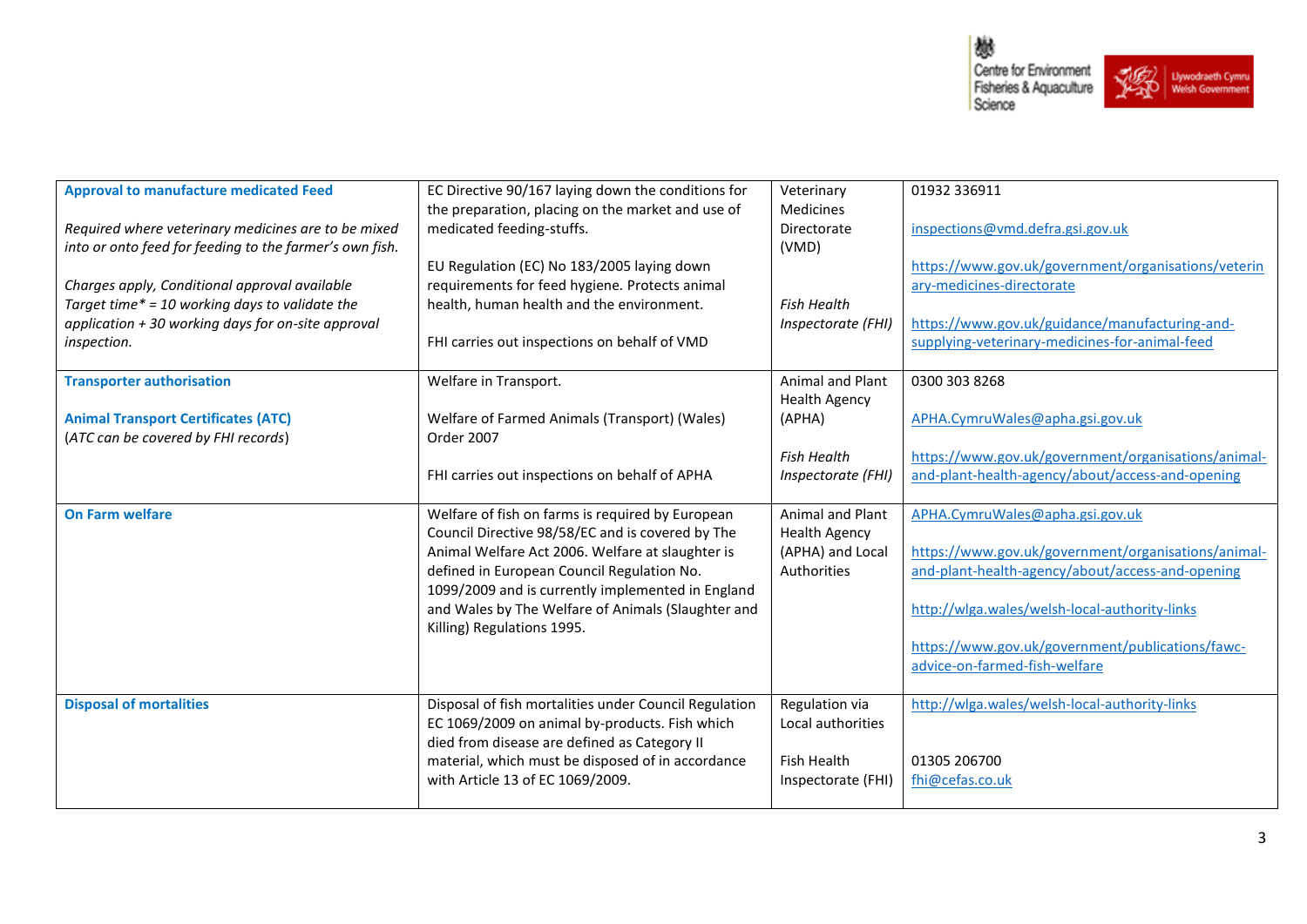

| FHI control the disposal of mortalities where<br>premises are subject to control for the presence of a<br>notifiable disease. Otherwise it is the remit of local<br>authorities. |  |  |
|----------------------------------------------------------------------------------------------------------------------------------------------------------------------------------|--|--|
|                                                                                                                                                                                  |  |  |

\*Target times are indicative and may take longer if there are complicated considerations

\*\* EIA = Environmental impact assessment, HRA = Habitats risk assessment, WFD = Water framework directive assessment, WCA = Wildlife and countryside act assessment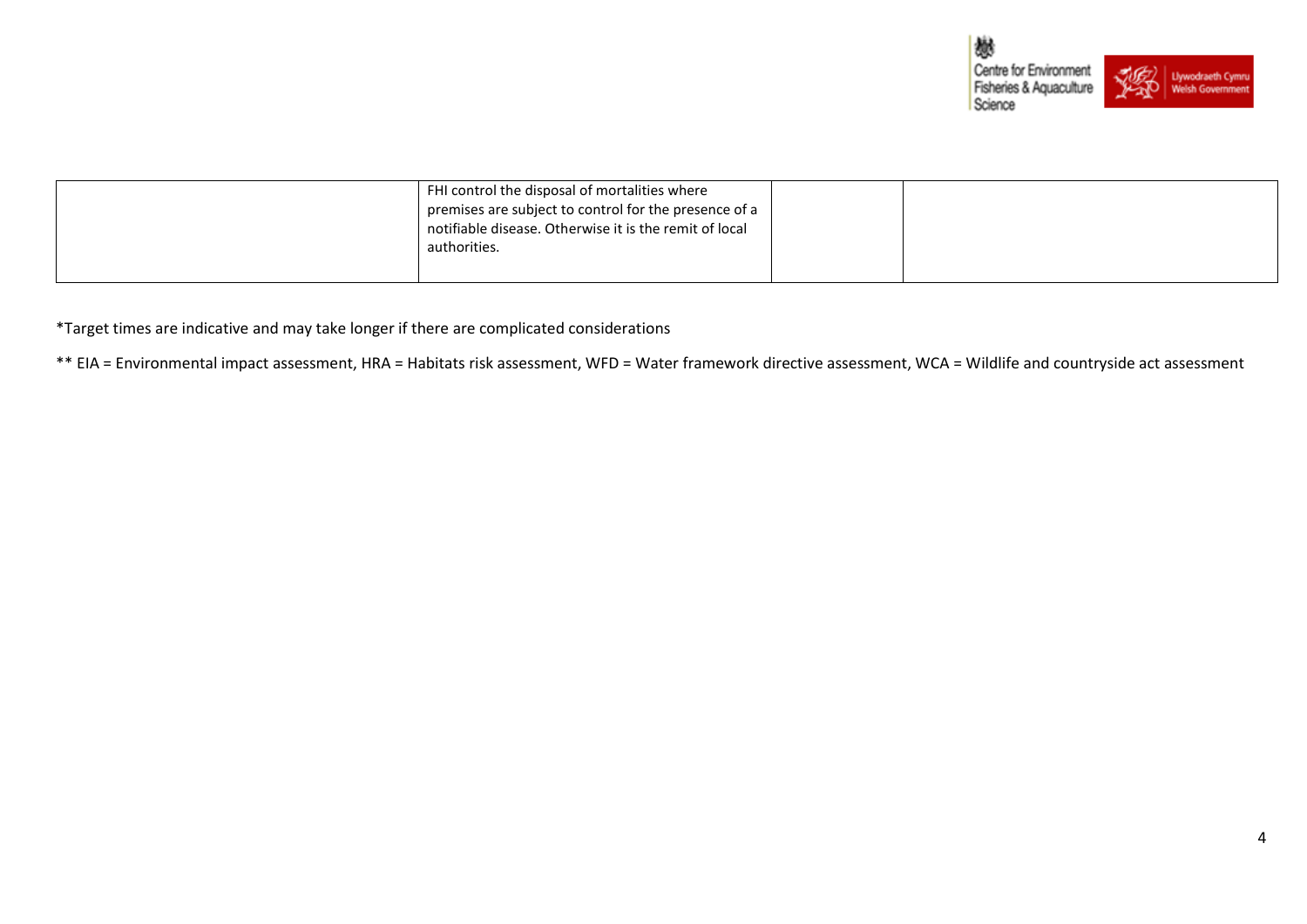

| Assessments that may be required as part of planning permission or other permissions. Please contact your Local Planning Authority and/or Natural |                                                                                                                                 |                          |                                                                        |  |
|---------------------------------------------------------------------------------------------------------------------------------------------------|---------------------------------------------------------------------------------------------------------------------------------|--------------------------|------------------------------------------------------------------------|--|
|                                                                                                                                                   | Resources Wales for confirmation if you require such assessments.                                                               |                          |                                                                        |  |
| <b>Assessment type</b>                                                                                                                            | Legislation                                                                                                                     | Competent<br>authority * | Contact details                                                        |  |
| Environmental                                                                                                                                     | The local authorities, if issuing planning permission, will consult                                                             | Local                    | http://wlga.wales/welsh-local-authority-links                          |  |
| <b>Impact Assessment</b>                                                                                                                          | with relevant statutory consultees (including NRW) on specific                                                                  | Authorities              |                                                                        |  |
| (EIA)                                                                                                                                             | environmental impacts of development proposals under the                                                                        |                          | http://naturalresourceswales.gov.uk/guidance-and-advice/business-      |  |
|                                                                                                                                                   | Town and Country Planning (Environmental Impact Assessment)                                                                     |                          | sectors/planning-and-development/our-role-in-planning-and-             |  |
|                                                                                                                                                   | (England and Wales) Regulations 2011.                                                                                           |                          | development/the-role-of-natural-resources-wales-in-environmental-      |  |
|                                                                                                                                                   |                                                                                                                                 |                          | assessment/?lang=en                                                    |  |
|                                                                                                                                                   | For a RAS development you will most likely require planning<br>permission so consult your local planning authority early in the |                          |                                                                        |  |
|                                                                                                                                                   | application process on the requirements for EIA.                                                                                |                          |                                                                        |  |
| <b>Habitats Risk</b>                                                                                                                              | Any application for works within or adjacent to a European or                                                                   | Local                    | http://wlga.wales/welsh-local-authority-links                          |  |
| Assessments (HRA)                                                                                                                                 | RAMSAR site will be subject to the provisions of The                                                                            | Authorities              |                                                                        |  |
|                                                                                                                                                   | Conservation of Habitats and Species Regulations 2017. This                                                                     |                          | http://naturalresourceswales.gov.uk/guidance-and-advice/business-      |  |
|                                                                                                                                                   | means that the Local Planning Authority will carry out a Habitats                                                               |                          | sectors/planning-and-development/our-role-in-planning-and-             |  |
|                                                                                                                                                   | Regulations Assessment (HRA) as part of issuing planning                                                                        |                          | development/the-role-of-natural-resources-wales-in-environmental-      |  |
|                                                                                                                                                   | permission'                                                                                                                     |                          | assessment/?lang=en                                                    |  |
|                                                                                                                                                   |                                                                                                                                 |                          |                                                                        |  |
|                                                                                                                                                   | NRW are consulted as part of this process.                                                                                      |                          |                                                                        |  |
| <b>Water Framework</b><br>Directive (WFD)                                                                                                         | The Local authority will work closely with Natural Resources<br>Wales (the Competent Authority for WFD) and will be advised of  | Local<br>Authorities and | http://wlga.wales/welsh-local-authority-links                          |  |
|                                                                                                                                                   | any likely effects before issuing planning permission.                                                                          | Natural                  | http://naturalresourceswales.gov.uk/guidance-and-                      |  |
|                                                                                                                                                   |                                                                                                                                 | Resources                | advice/environmental-topics/water-management-and-quality/water-        |  |
|                                                                                                                                                   | Relevant legislation: Water Framework Directive (2000/60/EC).                                                                   | Wales                    | quality/improving-water-quality/?lang=en                               |  |
|                                                                                                                                                   | The Water Environment (Water Framework Directive) (England                                                                      |                          |                                                                        |  |
|                                                                                                                                                   | and Wales) Regulations 2003.                                                                                                    |                          |                                                                        |  |
| Wildlife and                                                                                                                                      | If your proposal will fall within a SSSI speak to your Local                                                                    | Local                    | http://wlga.wales/welsh-local-authority-links                          |  |
| Countryside Act                                                                                                                                   | Planning Authority and/or Natural Resources Wales about the                                                                     | Authorities and          |                                                                        |  |
| (WCA) 1981                                                                                                                                        | possible implications of the WCA 1981 on your development at                                                                    | Natural                  | http://naturalresourceswales.gov.uk/permits-and-permissions/protected- |  |
| assessment for SSSI's                                                                                                                             | an early stage of the application process.                                                                                      | Resources                | species-licensing/uk-protected-species-licensing/information-on-uk-    |  |
|                                                                                                                                                   |                                                                                                                                 | Wales                    | protected-species-licensing/?lang=en                                   |  |